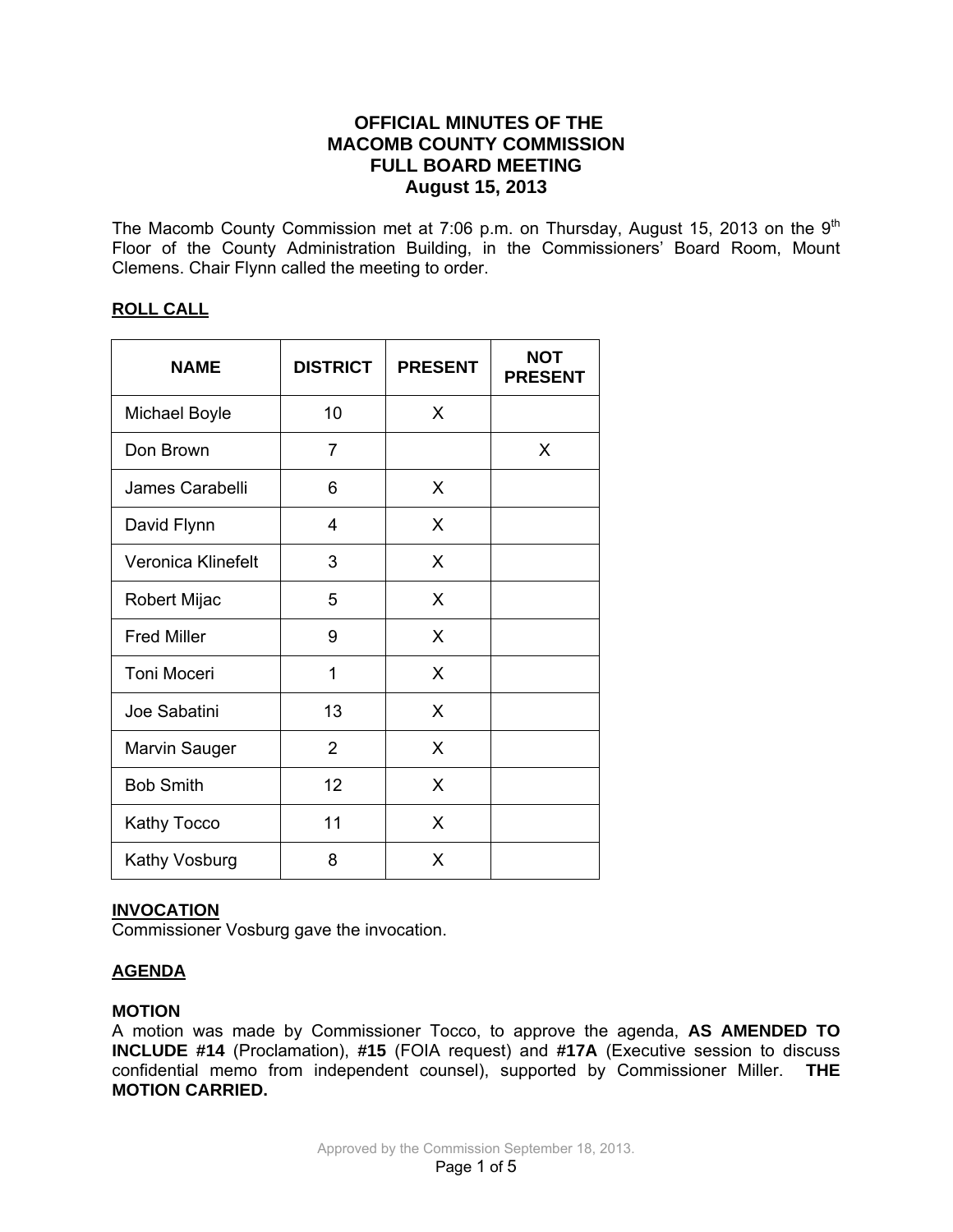### **MINUTES**

#### **MOTION**

A motion was made by Commissioner Carabelli, to approve the minutes dated July 25 (FB) and August 8, 2013 (Special), supported by Commissioner Vosburg. **THE MOTION CARRIED**.

#### **PUBLIC PARTICIPATION**

None

### **PRESENTATION OF TRIBUTE TO JOSEPH PIERCE BY COMMISSIONER MILLER**

### **CORRESPONDENCE FROM THE EXECUTIVE**

None

#### **REPORT BY COUNTY MEDICAL EXAMINER DANIEL SPITZ, M.D.**

Dr. Spitz did not appear. Stephen Rabaut, Attorney for Dr. Spitz, spoke on his behalf and was questioned by the Commission.

#### **MOTION**

**R13-191** A motion was made by Commissioner Carabelli to receive and file the report, supported by Commissioner Vosburg.

#### **THE MOTION CARRIED.**

#### **COMMITTEE REPORTS**

### **INFRASTRUCTURE COMMITTEE MEETING – August 13, 2013**

The clerk read the recommendation from the Infrastructure Committee and a motion was made by Chair Carabelli, supported by Vice-Chair Smith, to adopt the committee recommendation.

**R13-192** Approve a request from Shelby Township for two easements for underground crossings of the Macomb Orchard Trail for sanitary sewer and stormwater sewer connections for a detached condominium project on the north side of the Trail and Dequindre Road.

### **THE MOTION CARRIED.**

### **BOARD CHAIR REPORT**

Chair Flynn gave his report.

### **MOTION**

**R13-193** A motion was made by Commissioner Carabelli, to receive and file the Board Chair report, supported by Commissioner Tocco.

### **THE MOTION CARRIED.**

### **RESOLUTION**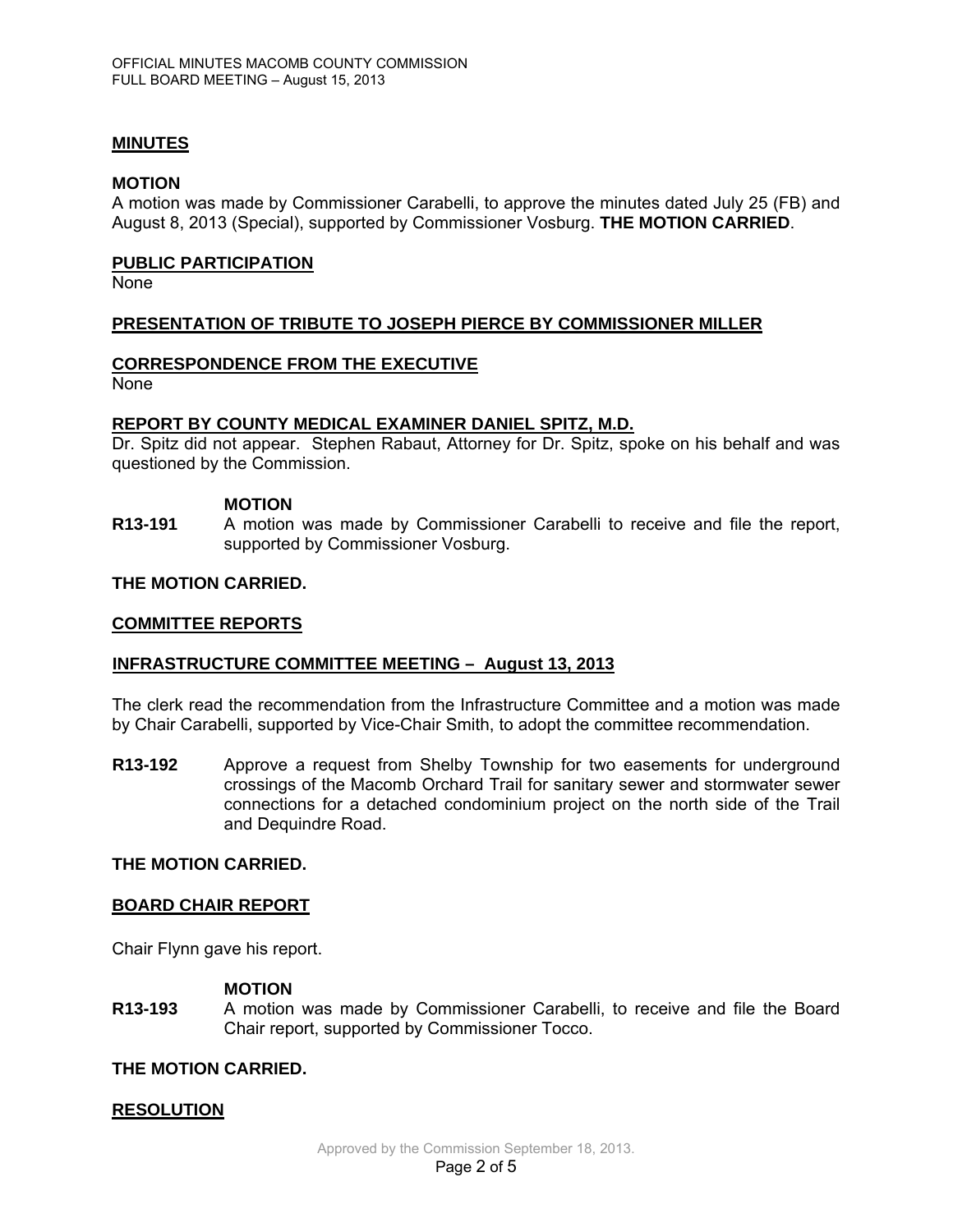Adopt a resolution supporting the Human Services Board's Management of the Martha T. Berry Medical Care Facility (offered by Board Chair, referred from 08/08/13 FB Meeting)

### **MOTION**

A motion was made by Commissioner Carabelli to postpone the resolution to the next Full Board Meeting (Wednesday), supported by Commissioner Sabatini.

A roll call vote was taken.

Voting Yes were: Sabatini, Smith, Vosburg and Carabelli. There were 4 Yes votes. Voting No were: Miller, Moceri, Sauger, Boyle, Klinefelt, Mijac, Tocco and Flynn. There were 8 Yes votes.

### **THE MOTION FAILED.**

### **MOTION**

A motion was made by Commissioner Smith to postpone this item to #17B on the Agenda, supported by Commissioner Carabelli.

A roll call vote was taken with a ⅔ vote required: Voting Yes were: Smith, Vosburg, Boyle, Carabelli, Klinefelt, MIjac, Tocco, Flynn, Sauger and Sabatini. There were 10 Yes votes. Voting No were: Miller and Moceri. There were 2 No votes.

### **THE MOTION CARRIED.**

### **PROCLAMATION**

### **MOTION**

A motion was made by Commissioner Vosburg to adopt the following Proclamation, supported by Commissioner Carabelli.

**R13-194** Proclaiming September 11-17, 2013 as Patriot Week and September 17<sup>th</sup> as Constitution Day in Macomb County (offered by Vosburg)

**THE MOTION CARRIED.** (Record Miller & Moceri NO votes)

# **CORRESPONDENCE REGARDING FOIA REQUEST FOR ELECTRONIC COPIES OF DOCUMENTS RELATED TO MACOMB COUNTY 2014-2016 BUDGET**

Chair Flynn spoke about the request that was submitted and the current status.

### **MOTION**

**R13-195** A motion was made by Commissioner Klinefelt, to receive and file, supported by Commissioner Tocco. **THE MOTION CARRIED.**

### **NEW BUSINESS**

None

### **PUBLIC PARTICIPATION**

None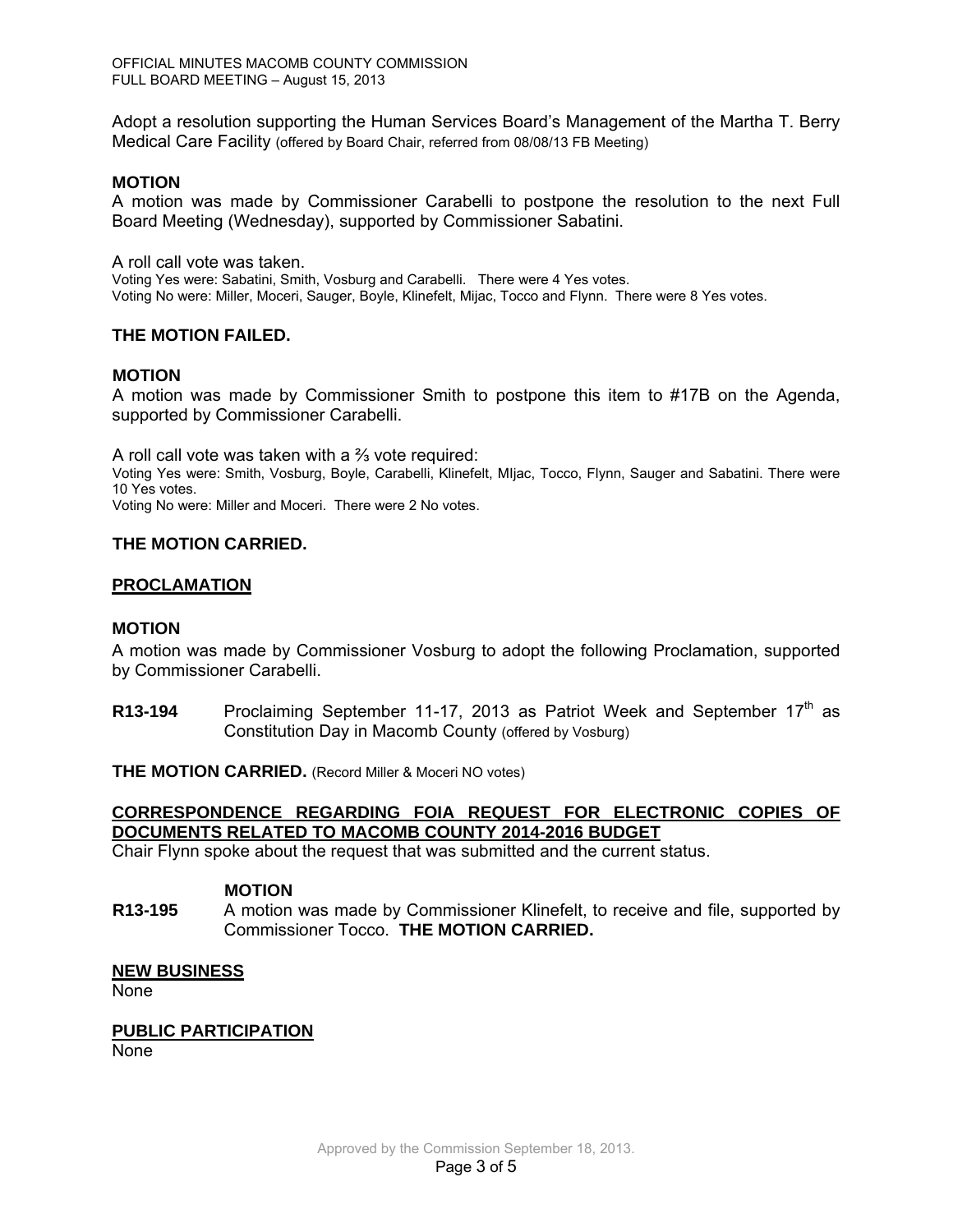### **EXECUTIVE SESSION TO DISCUSS CONFIDENTIAL MEMO FROM INDEPENDENT COUNSEL**

### **MOTION**

A motion was made by Commissioner Moceri to enter executive session, supported by Commissioner Sabatini.

A roll call vote was taken with ⅔ required.

Voting Yes were: Miller, Moceri, Sabatini, Sauger, Smith, Vosburg, Boyle, Carabelli, Klinefelt, Mijac, Tocco and Flynn. There were 12 Yes votes. There were 0 No votes.

### **THE MOTION CARRIED.**

The Commission entered an executive session at 8:43 p.m. with it ending at 9:50 p.m.

#### **MOTION**

**R13-196** A motion was made by Commissioner Moceri, to adopt a resolution supporting the Human Services Board's Management of the Martha T. Berry Medical Care Facility (offered by Board Chair, referred from 08/08/13 FB Meeting), supported by Commissioner Miller.

A roll call vote was taken:

Voting Yes were: Miller, Moceri, Sauger, Smith, Boyle, Klinefelt, Tocco and Flynn. There were 8 Yes votes. Voting No were: Sabatini, Vosburg and Carabelli. There were 3 No votes.

### **THE MOTION CARRIED.**

#### **MOTION TO SUSPEND THE RULES**

A motion was made by Commissioner Vosburg to suspend the rules to make a motion, supported by Commissioner Sabatini.

A roll call vote was taken with a unanimous Yes vote.

### **THE MOTION TO SUSPEND THE RULES CARRIED.**

#### **MOTION**

**R13-197** A motion was made by Commissioner Vosburg authorizing the Board Chair to take actions he may deem necessary to enforce the Board's subpoena of the Medical Examiner, which may include, without limitation, independent counsel or corporation counsel to file a lawsuit compelling compliance, supported by Commissioner Sabatini.

# **THE MOTION CARRIED.**